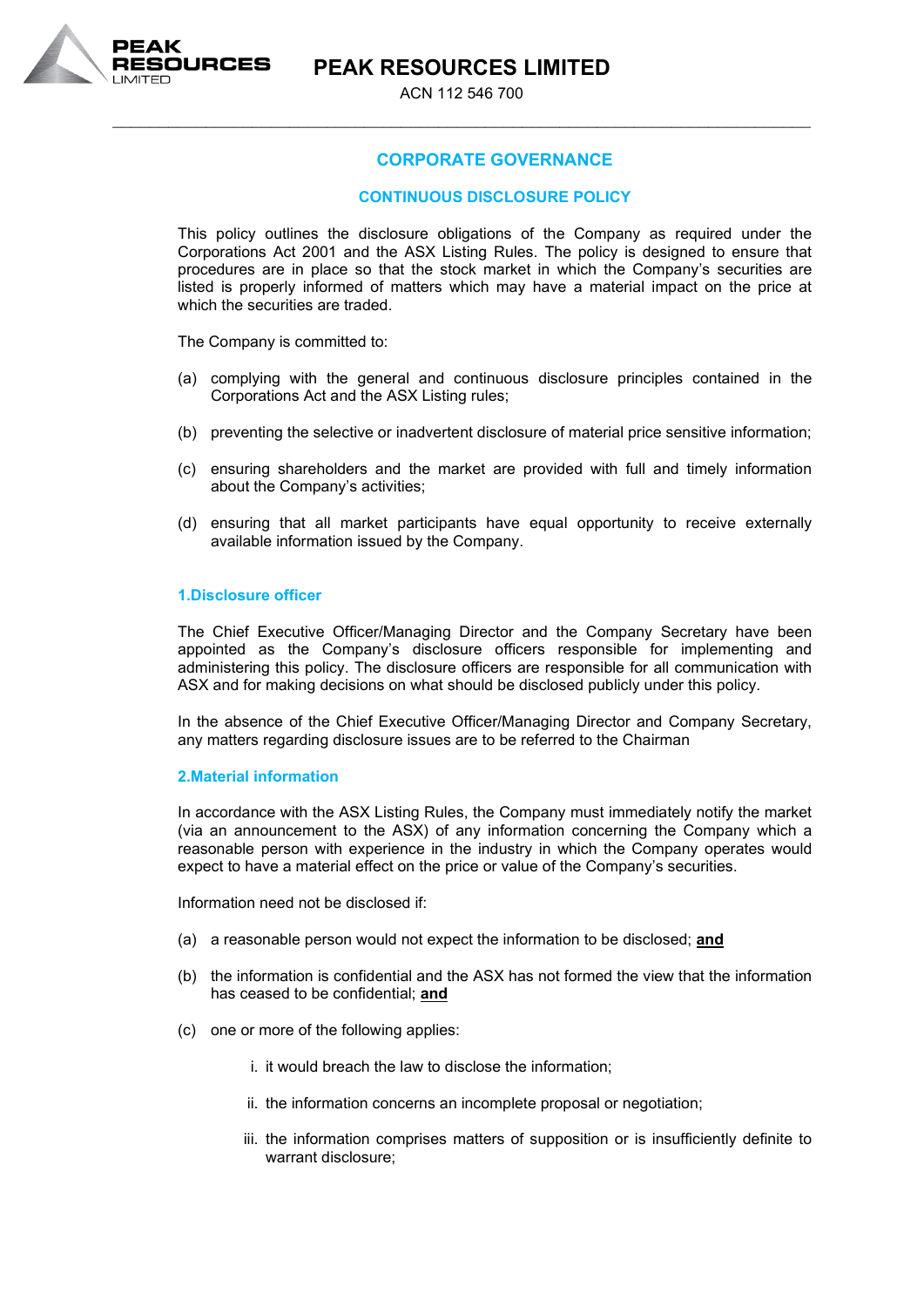

ACN 112 546 700 \_\_\_\_\_\_\_\_\_\_\_\_\_\_\_\_\_\_\_\_\_\_\_\_\_\_\_\_\_\_\_\_\_\_\_\_\_\_\_\_\_\_\_\_\_\_\_\_\_\_\_\_\_\_\_\_\_\_\_\_\_\_\_\_\_\_\_\_\_\_\_\_\_\_\_

- iv. the information is generated for internal management purposes; or
- v. the information is a trade secret.

The Company is also required to disclose information if asked to do so by the ASX, to correct or prevent a false market.

Note that the Company is deemed to have become aware of information where a director or executive officer has, or ought to have, come into possession of the information in the course of the performance of his duties as a director or executive officer.

The Corporations Act defines a material effect on price or value as being where a reasonable person would be taken to expect information to have a material effect on the price or value of securities if the information would, or would be likely to, influence persons who commonly invest in securities in deciding whether to acquire or dispose of the securities

#### **3.Review of communications for disclosure**

The disclosure officers will review all communications to the market to ensure that they are full and accurate and comply with the Company's obligations. Such communications may include:

- (a) ASX or media releases;
- (b) analyst, investor or other presentations;
- (c) prospectuses; and
- (d) other corporate publications.

Examples of information or events that are likely to require disclosure include:

- (a) financial performance and material changes in financial performance or projected financial performance;
- (b) changes in relation to directors and senior executives, including changes in the terms of employment of the Executive Directors, and the independence of directors;
- (c) mergers, acquisitions, divestments, joint ventures or material changes in assets;
- (d) significant developments in new projects or ventures;
- (e) material changes to the Company's security position;
- (f) material information affecting joint venture partners, customers or non-wholly owned subsidiary companies;
- (g) media or market speculation;
- (h) analyst or media reports based on inaccurate or out of date information;
- (i) industry issues which have, or which may have, a material impact on the Company; and
- (j) decisions on significant issues affecting the Company by regulatory authorities.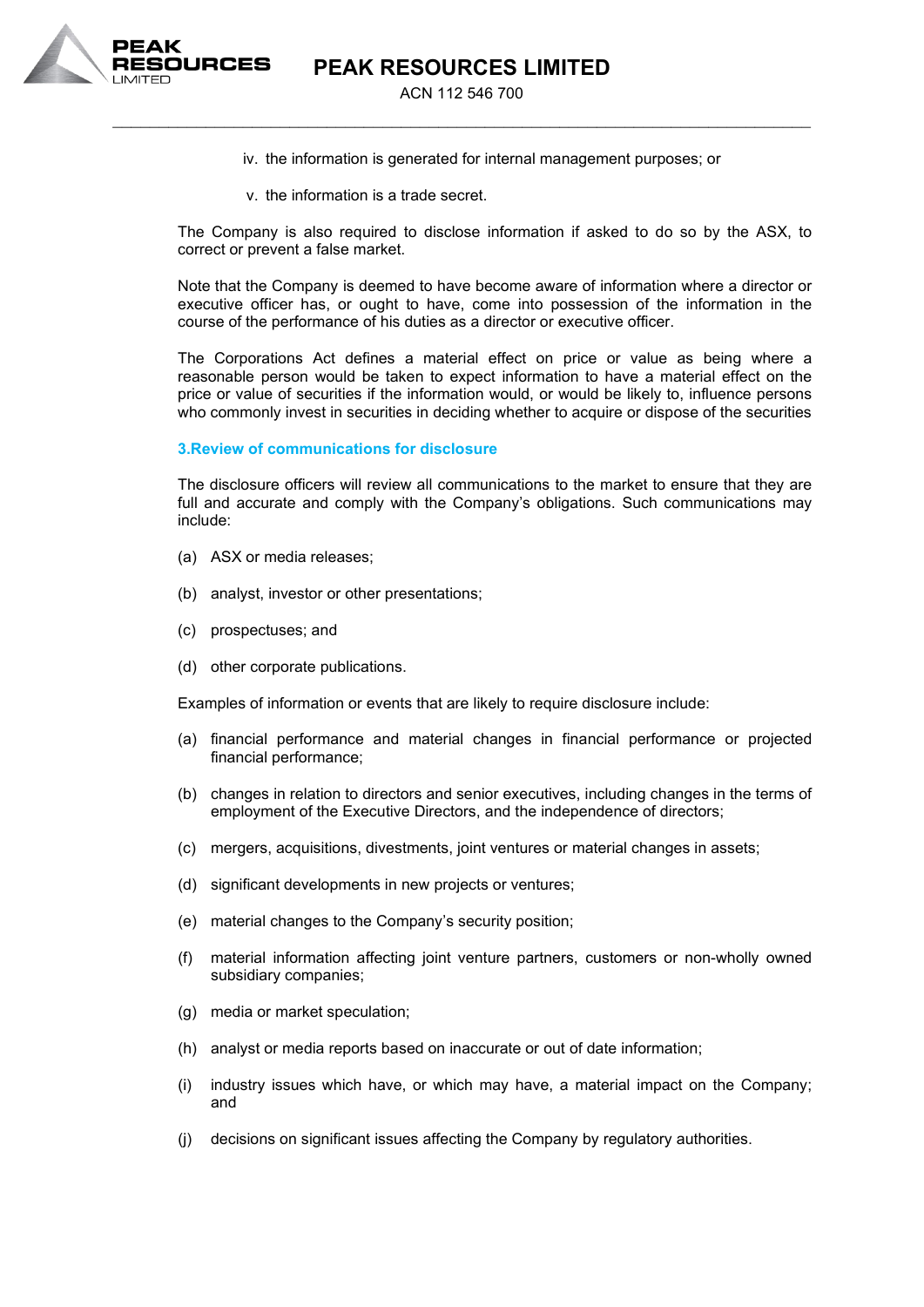

ACN 112 546 700 \_\_\_\_\_\_\_\_\_\_\_\_\_\_\_\_\_\_\_\_\_\_\_\_\_\_\_\_\_\_\_\_\_\_\_\_\_\_\_\_\_\_\_\_\_\_\_\_\_\_\_\_\_\_\_\_\_\_\_\_\_\_\_\_\_\_\_\_\_\_\_\_\_\_\_

Where there is any doubt as to whether an issue might materially affect the price or value of the Company's securities, the disclosure officers will assess the circumstances with appropriate senior executives and if necessary, seek external professional advice.

All presentations to analysts and investors will be released to the ASX and then included on the Company's web-site.

# **4.Authorised spokespersons**

The Company's authorised spokespersons are the Chairman, Chief Executive Officer/Managing Director and the Company Secretary.

- (a) In regard to queries from the media, the primary spokesperson for Peak Resources Limited is the Chief Executive Officer/Managing Director
- (b) The Chief Executive Officer/Managing Director is the primary spokesperson in responding to enquiries from institutional and other large shareholders and from stockbrokers and analysts.
- (c) The Company Secretary is the primary spokesperson in responding to enquiries from small shareholders.

In appropriate circumstances, the Chief Executive Officer/Managing Director may from time to time authorise other spokespersons on particular issues and those within their area of expertise.

No employees or consultants are permitted to comment publicly on matters confidential to the Company. Any information which is not public must be treated by employees and consultants as confidential until publicly released.

#### **5.Reporting of disclosable information**

Once the requirement to disclose information has been determined, the disclosure officers or Chairman are the only persons authorised to release that information to the ASX.

The Company's protocol in relation to the review and release of ASX announcements (and media releases) is as follows:

- All key announcements are to be circulated, where practical and time permits, by the preparer (Chief Executive Officer/Managing Director or Company Secretary) to and reviewed by all members of the Board.
- All members of the Board are to seek to provide the Chief Executive Officer/Managing Director or Company Secretary with verbal or written approval of each announcement, prior to its release.
- Any relevant parties named in the announcement should also be given the opportunity to review the announcement prior to its release, to confirm all information is factually correct.
- The Chief Executive Officer/Managing Director (and in his absence the Company Secretary) is to be given the final signoff before release to the ASX.
- Information to be disclosed must be lodged immediately with the ASX. Any such information must not be released to the general public until the Company has received formal confirmation of lodgement by the ASX.
- All information disclosed to the ASX in compliance with this policy must be promptly placed on the Company's web-site.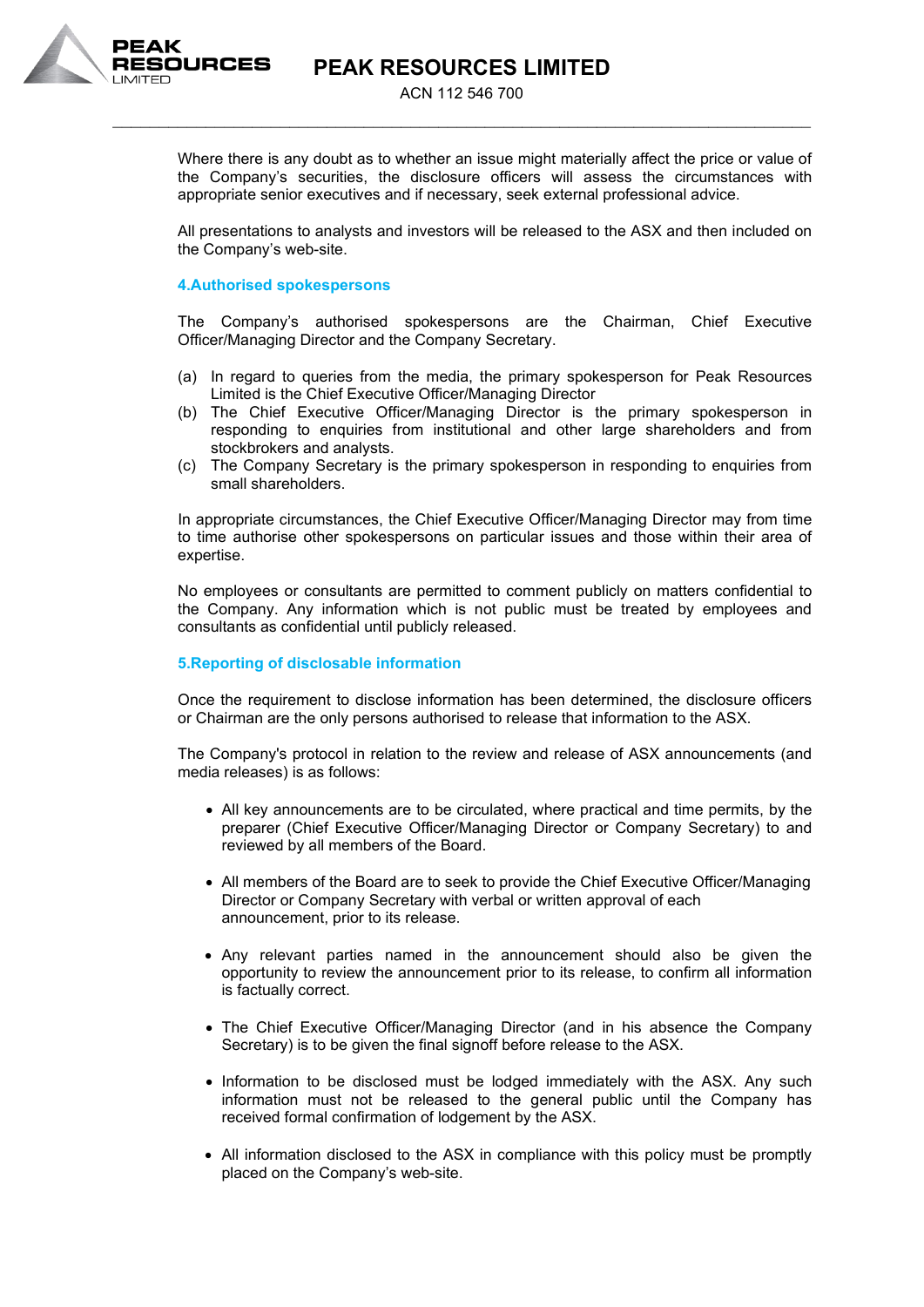

ACN 112 546 700 \_\_\_\_\_\_\_\_\_\_\_\_\_\_\_\_\_\_\_\_\_\_\_\_\_\_\_\_\_\_\_\_\_\_\_\_\_\_\_\_\_\_\_\_\_\_\_\_\_\_\_\_\_\_\_\_\_\_\_\_\_\_\_\_\_\_\_\_\_\_\_\_\_\_\_

• The Company Secretary is to maintain a copy of all announcements released.

# **6.ASX Queries / Market speculation and rumours**

As a guiding principle, the Company has a "no comment" policy on market speculation and rumours, which must be observed by all employees. However, the Company will comply with any request by the ASX to comment upon a market report or rumour.

- (a) Any information relating to market rumours or leaks relating to Peak Resources must be advised to the Company Secretary as soon as possible. The Company Secretary will then take steps to ascertain as far as practicable the veracity of the leak or rumour and the degree that the leak or rumour exists in the market place.
- (b) The Company Secretary must consult with the Chief Executive Officer/Managing Director in assessing whether it is appropriate for Peak Resources to respond to the leak or rumour. If considered appropriate, the leak or rumour will be responded to by Peak Resources through an announcement to the ASX.
- (c) If the ASX verbally queries Peak Resources on a leak or rumour, the Company Secretary will forthwith advise the Chief Executive Officer/Managing Director of the query. If the ASX sends a formal written request to explain a leak or rumour, then the Company Secretary will forthwith copy that request to all directors.
- (d) The Chief Executive Officer/Managing Director, in consultation with the Company Secretary and where appropriate, other directors will oversee the response to an ASX enquiry. Given that such enquiries usually require a quick response, some flexibility is needed in this Guideline to ensure a timely response is provided to the ASX.

#### **7.Trading halts**

The Company may, in exceptional circumstances, request a trading halt to maintain orderly trading in the Company's securities and to manage any disclosure issues.

No employee of the Company is authorised to seek a trading halt except for the disclosure officers or the Chairman.

#### **8.Meetings and group briefings with investors and analysts**

The Chief Executive Officer/Managing Director is primarily responsible for the Company's relationship with major shareholders, institutional investors and analysts and shall be the primary contacts for those parties.

Any written materials containing new price-sensitive information to be used in briefing media, institutional investors and analysts are lodged with ASX prior to the briefing commencing. Upon confirmation of receipt by ASX, the briefing material is posted to the Company's web-site. Briefing materials may also include information that may not strictly be required under continuous disclosure requirements.

The Company will not disclose price sensitive information in any meeting with an investor or stockbroking analyst before formally disclosing it to the market. The Company considers that one-on-one discussions and meetings with investors and stockbroking analysts are an important part of pro-active investor relations. However, the Company will only discuss previously disclosed information in such meetings.